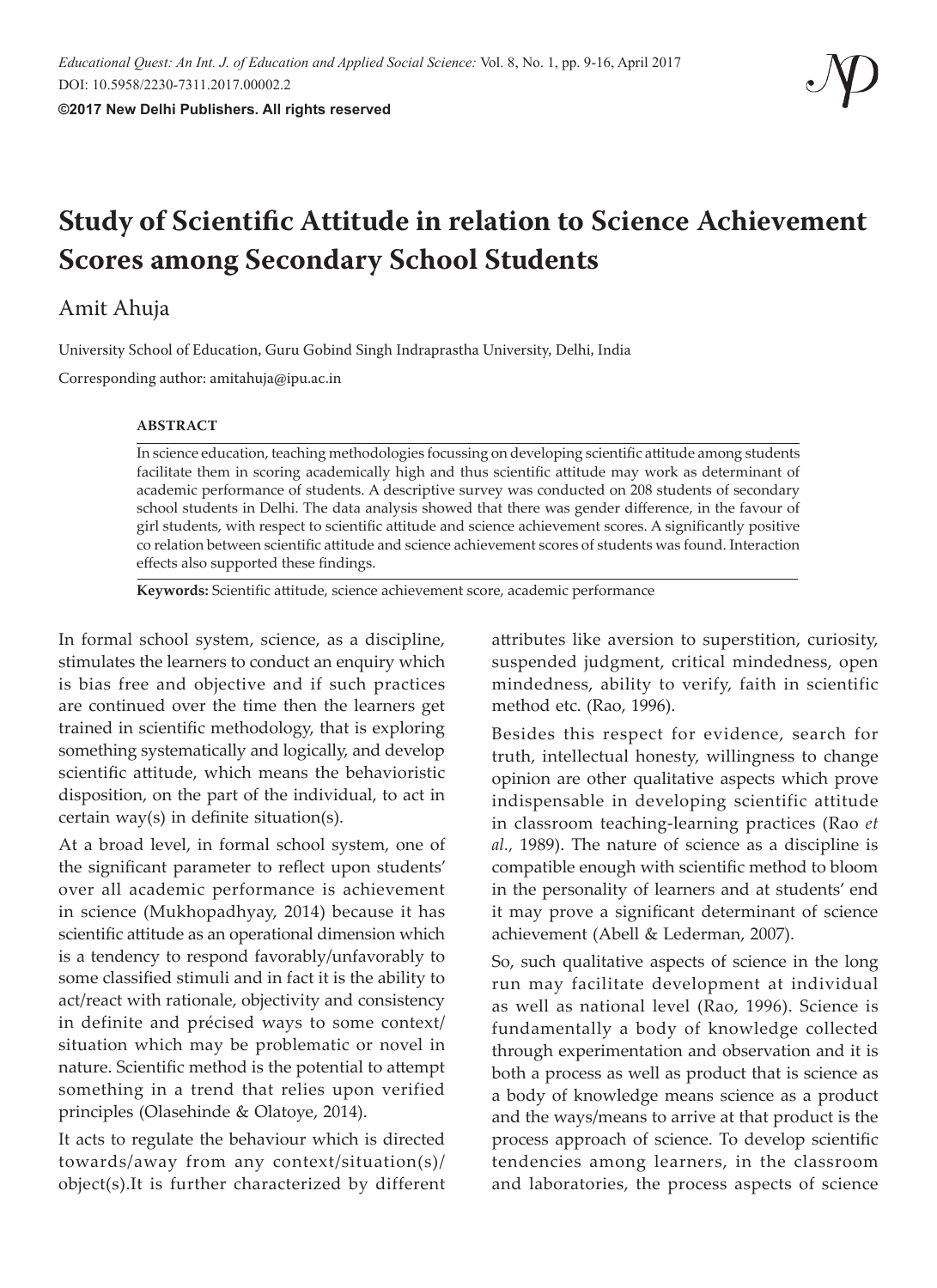like classification, observation, measurement, prediction, communication, hypothesis formulation, experimentation etc. must be emphasized but due to curricular constraints like huge content coverage in compact time period and stress to score in the theory oriented examinations, which require belching out on the part of learners, teachers have to adhere to product nature of science that is arriving at the conclusion without exploring the means to arrive at that conclusion. Such practices in the long run, lead to disinterest among students for science subject as low enrolment rate of students in secondary school (Olasehinde, 2008) and low scoring in science in examinations have also been observed (Olagunju, 1998).

However specifically, the plausible reasons for such trend may be the substandard teaching methodologies being practiced for science subject at primary school level like chalk and talk method which does not prove instrumental with respect to the students' positive attitude which is indispensable for developing their conceptual understanding of science subject (Stofflet & Stoddart, 1994) and also it is not so effective while teaching average and slow learners. To meet the global requirements of the contemporary period, in education system there is a dire need to prepare young minds who have strong foundations of scientific knowledge and are well versed in science process skills and endowed with scientific attitude.

But still, for the teachers, the assessment of some affective domain like scientific attitude is not so easy unlike the elements of cognitive and psychomotor domains like scientific knowledge and science process skills respectively. So, this facet of scientific attitude is the thrust area in science teaching that needs to be probed to enhance students' achievement in science and the present study attempts to probe this aspect that is study of the scientific attitude in relation to science achievement scores among secondary school students.

**Review of Related Literature- Sharma (2007):**  studied the problem solving ability and scientific attitude as determinant of academic achievement of higher secondary students. Descriptive survey method, involving multistage random sampling, was used. The sample consisted of 240, male and female, XI class students from Hindi medium Government schools. It was found out that with respect to achievement, there was a non-significant difference between both the genders and high achiever students had high level of scientific attitude. There was a significantly positive correlation between scientific attitude and achievement, scientific attitude and problem solving ability, achievement and problem solving ability but these correlations were mild among boys in comparison to girls.

Ataha & Ogumogu (2013) conducted survey based study to probe the scientific attitude at senior secondary level in science stream**.** The study revealed that science stream students had average level of scientific attitude and sex had no significant influence on it. Ksheerasagar & Kavyakishore (2013) studied the science achievement, of 600 secondary school students, in relation to scientific attitude by using stratified random sampling by selecting students from Government and private schools. It was found that in comparison to boys, girls had better science achievement and students of private schools had better science achievement than Government school students.

Further, scientific attitude was explored with respect to different levels like high, moderate and low and it was found out that the scientific attitude had main effect on achievement in science as the students with high level of scientific attitude had better science achievement than the students of moderate and low level of scientific attitude. Narmadha & Chamundeswari (2013) conducted study on secondary school students to investigate their attitude towards learning of science and achievement in science. Random sampling was exercised in the selection of students from matriculation, state and central board schools and it was found that achievement in science and attitude towards learning of science are significantly positively correlated.

Also, a significant difference in achievement in science and attitude towards learning of science among secondary school students in different categories of schools (in the favour of central board schools in comparison to matriculation and state board schools) was observed. Gender wise in all kinds of these school boards, girls have significantly better attitude towards learning of science than boys and in central board and matriculation level schools, girls performed better and hence had grater achievement in science than boys. Sekar &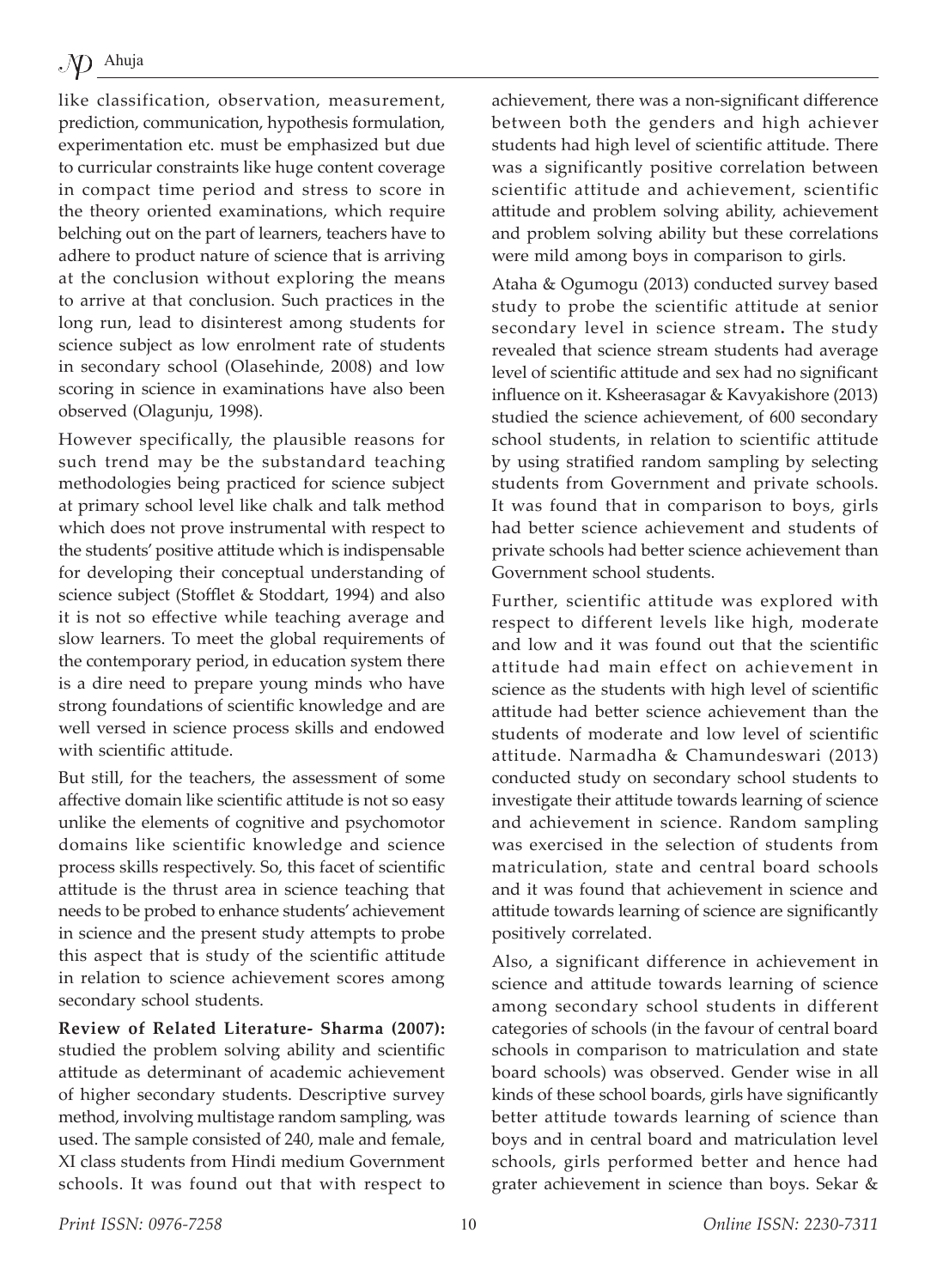Mani (2013) conducted survey on first year higher secondary school and found a significant gender difference, in the favour of girls, with respect to scientific attitude. Olasehinde & Olatoye (2014) investigated scientific attitude, attitude to science and achievement in science at senior secondary level.

A significantly positive correlation between attitude to science and scientific attitude, a non-significant positive correlation between scientific attitude and achievement in science and attitude to science and achievement in science was observed. The boys and girls did not differ significantly from each other with respect to attitude to science, scientific attitude and achievement in science. Srivastava (2014) probed the achievement in science as predictor of scientific attitude in intent and action.

Secondary school boys and girls students served as sample for the study. It was inferred that with respect to boys, achievement wise knowledge, comprehension and application domains do not influence scientific attitude but in case of girls, scientific attitude in terms intent and action can be predicted by comprehension and knowledge respectively. Srivastava (2015) studied the influence of scientific interest, scientific attitude and intelligence on achievement in science at secondary school level and it was revealed that achievement in science has positive correlation with scientific attitude, intelligence and scientific interest.

The high levels of intelligence, scientific attitude and scientific interest enable a student to achieve higher and science achievement can be predicted by intelligence and scientific interest. Nayak (2015) conducted a descriptive study to gauge the scientific attitude of undergraduate students (sample size 90) in relation to gender and stream of study and found a significant difference in scientific attitude in the favour of science stream students in comparison to arts and commerce stream students.

Also, the scientific attitude didn't differ significantly with respect to gender however female students of science and commerce streams had more favorable attitude on the different attributes of scientific attitude than their counterparts of same stream. A significant difference in the scientific attitude with respect to the stream of study was found as commerce students possessed more favorable attitude on some attributes of scientific attitude like critical mindedness and ability to verify, in comparison to their counterparts in science and arts streams but scientific attitude on curiosity, suspended judgment, open mindedness and objectivity as attributes had no significant effect with respect to the stream of study.

# **Objectives of the study**

Following objectives were formulated for the present study:

- 1. To study gender differences among boys and girls at secondary school level with respect to scientific attitude.
- 2. To study gender differences among boys and girls at secondary school level with respect to science achievement scores.
- 3. To find out the correlation between the scientific attitude and science achievement among secondary school students.
- 4. To study science achievement scores in relation to the different levels of scientific attitude of boys and girls at secondary school level.

# **Hypotheses**

To explore above objectives, following null hypotheses were formulated:

- ◆ H<sub>01</sub>: There is no significant difference in scientific attitude of boys and girls at secondary school level.
- ◆ H<sub>02</sub>: There is no significant difference in science achievement scores of boys and girls at secondary school level.
- ◆ H<sub>03</sub>: There is no significant correlation between the scientific attitude and science achievement scores of secondary school students.
- H<sub>04</sub>: There is no significant interaction effect of gender and scientific attitude on science achievement scores of secondary school students.

# **Delimitation of the study**

The present study was delimited with respect to school level that is secondary school level as it was conducted on class IX students.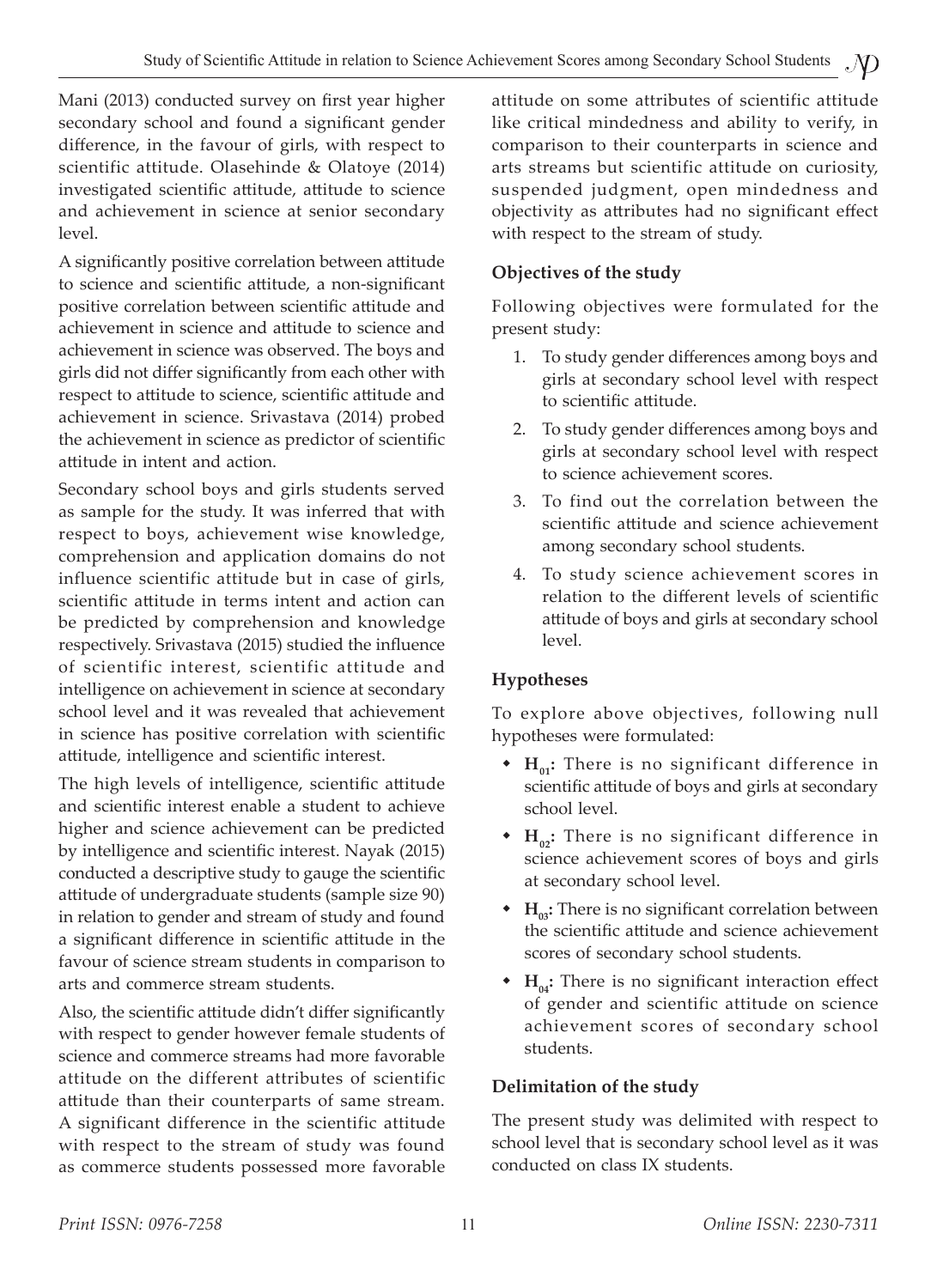# **METHODOLOGY**

### **Design of the study**

The research design of the present study was descriptive survey. The investigator attempted to find the difference between scientific attitude and science achievement among boys and girls students of IX class of two senior secondary schools of Delhi. The relationships between scientific attitude and science achievement and interaction effect of gender and scientific attitude on science achievement scores of these students were also found out.

#### **Sample**

In Directorate of Education, Delhi there are 13 districts and these districts, in their jurisdiction, have further 29 zones. Out of these districts, one district was randomly selected. In the selected district, there were three zones in total and out of these three zones, again two zones were randomly selected. In one zone, there were six Government Boys schools out of total 19 schools and one Government Boys Senior Secondary School was randomly selected. In other zone, there were eleven Government Girls schools out of total 21 schools in that zone and one Government Girls Senior Secondary School was randomly selected. Now, in two selected schools, 102 boys in Government Boys School and 106 girls in Government Girls School were randomly selected for the study. Thus, throughout the random sampling was exercised.

#### **Variables**

The present study had following variables:

- **Independent variable:** Gender was independent variable and had two level that is girls and boys. The investigator separately administered research tool for them. Another independent variable was scientific attitude which had three levels-(i) Very High, (ii) Average and (iii) Very low.
- **Dependent variable:** science achievement scores were the dependent variables in the present study.
- **Intervening variables:** These variables like, tiredness, previous knowledge & achievements, fatigue, motivational levels, family background etc., were assumed to be uniformly present

among boys and girl students at secondary school level.

#### **Tools**

- **1. Scientific attitude scale (2009) by Sukhwant Bajwa & Monica Mahajan:** This scale can be administered on Indian adolescents studying in classes IX-XII. It consists of 49 statements, 21 positive and 28 negative, in five dimensions ranging from strongly agree to strongly disagree. The statements gauge the rationality, curiosity, open mindedness, faith in scientific method and aversion to superstition. The reliability of the whole test was determined by test-retest method and was found to be 0.970 by product-moment coefficient of correlation and it was significant at 0.01 level of significance. The content validity was established by working out the index of suitability and its value ranged from 0.92 to 1. Similarly, for concurrent validity the coefficient of correlation was significant at 0.01 level of significance.
- **2. Science achievement:** It was measured from the science scores of SA-I (Summative Assessment-I) of the students. Directorate of Education, Delhi conducts SA-I examination for Government schools under its jurisdiction.

#### **Procedure**

The tool, scientific attitude scale, was administered, as per instructions given in the manual, on the sample.

According to the manual, response sheets were evaluated. The skewness of scientific attitude and science achievement scores of girls and boys were calculated and the skewness value for scientific attitude was -0.12 and for science achievement was 0.02 which shows that the sample is approximately symmetrical hence the collected data can be treated through parametric tests like t test, ANOVA and Karl Pearson's Product Moment Coefficient of Correlation (r).

#### **RESULTS AND DISCUSSION**

 $H_{01}$ : There is no significant difference in scientific attitude of boys and girls at secondary school level.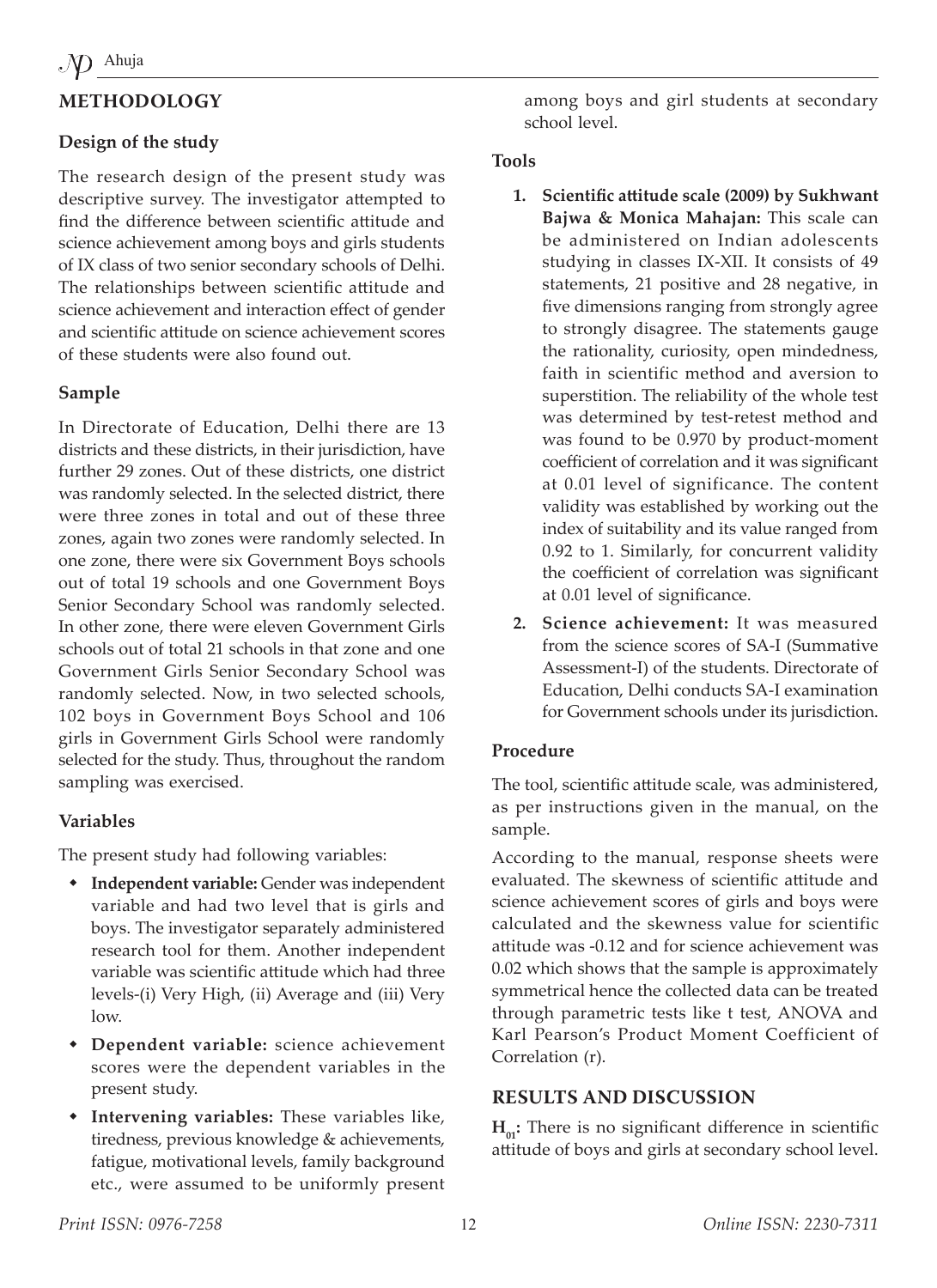| Table 1: t-test for scientific attitude with respect to |
|---------------------------------------------------------|
| boys and girls students at secondary school level       |

| Gender N Mean S.D. $\sigma_{\rm a}$ D t-value |                                                         |  |  |
|-----------------------------------------------|---------------------------------------------------------|--|--|
|                                               | Boys 102 146.141 19.563 6.105 16.972 2.783 <sup>#</sup> |  |  |
| Girls                                         | 106 163.113 21.834                                      |  |  |

*#significant at .01 level \*significant at .05 level*

*(σd is the standard error of difference between the means and D is the difference between the means)*

The obtained t value, 2.783, is significant at 0.01 level of significance so, there is a significant difference, in the favour of girls in comparison to boys at secondary school level, between their scientific attitude. Hence, this null hypothesis is rejected. This finding is in consonance with the findings of Narmadha & Chamundeswari (2013) and Sekar & Mani (2013) but opposes the findings of Olasehinde & Olatoye (2014) and Srivastava (2015) where with respect to scientific attitude non-significant difference between two genders was found. The plausible reason behind this finding may be better academic infra structures like science laboratory in girl schools than boy schools and more focus on process approach rather than product approach of science by teachers in girl schools so that over the time somewhat conducive environment, which facilitated the better development of scientific attitude among girls than boys, might have developed.

 $H_{\alpha}$ : There is no significant difference in science achievement scores of boys and girls at secondary school level.

**Table 2:** t-test for science achievement scores with respect to boys and girls students at secondary school level

| Gender N Mean S.D. $\sigma_{A}$ D t-value |                                                        |  |  |
|-------------------------------------------|--------------------------------------------------------|--|--|
|                                           | Boys 102 20.009 11.173 1.772 14.698 8.294 <sup>#</sup> |  |  |
|                                           | Girls 106 34.707 13.882                                |  |  |

| #significant at .01 level *significant at .05 level |  |  |  |
|-----------------------------------------------------|--|--|--|
|                                                     |  |  |  |

The t value, 8.294, is significant at 0.01 level of significance hence there is a significant difference, in the favour of girls in comparison to boys at secondary school level, between their science achievement scores. So, this null hypothesis is rejected. This finding supports the work of Ksheerasagar and Kavyakishore (2013) and Narmadha & Chamundeswari (2013) but Sharma (2007) and Olasehinde & Olatoye (2014) found non- significant difference in science achievement between boys and girls so the finding of this study does not support them. The plausible reason for this finding may be the quality teaching in girl schools in comparison to boy schools and in this respect, the teachers played a significant role in enabling the girl students to score more than boys. However, study habits of girl students, as another factor, might have supported them also.

 $H_{03}$ : There is no significant correlation between the scientific attitude and science achievement scores of secondary school students

**Table 3**: Coefficient of correlation between scientific attitude and science achievement scores among secondary school students

| r value | t value  |
|---------|----------|
| 0.297   | $4.464*$ |

*#significant at .01 level \*significant at .05 level*

The t value, 4.464, is significant at 0.01 level of significance so, there is a significantly positive correlation between scientific attitude and science achievement scores among secondary school students.

Hence, the framed null hypothesis is rejected. This finding is in harmony with the findings of Sharma (2007); Ksheerasagar & Kavyakishore (2013); Narmadha & Chamundeswari (2013) and Srivastava (2015) but supports the findings of Olasehinde & Olatoye (2014).

Scientific attitude enriches the cognitive domains of students to think in depth, account for the happenings and also develops a habit of not accepting the things unquestioned. So, when such students, with well nurtured scientific attitude, undergo learning process they have upper hand in comparison to their counterparts thus, a positive correlation is expected between scientific attitude and science achievement.

 $H_{04}$ : There is no significant interaction effect of gender and scientific attitude on science achievement scores of secondary school students.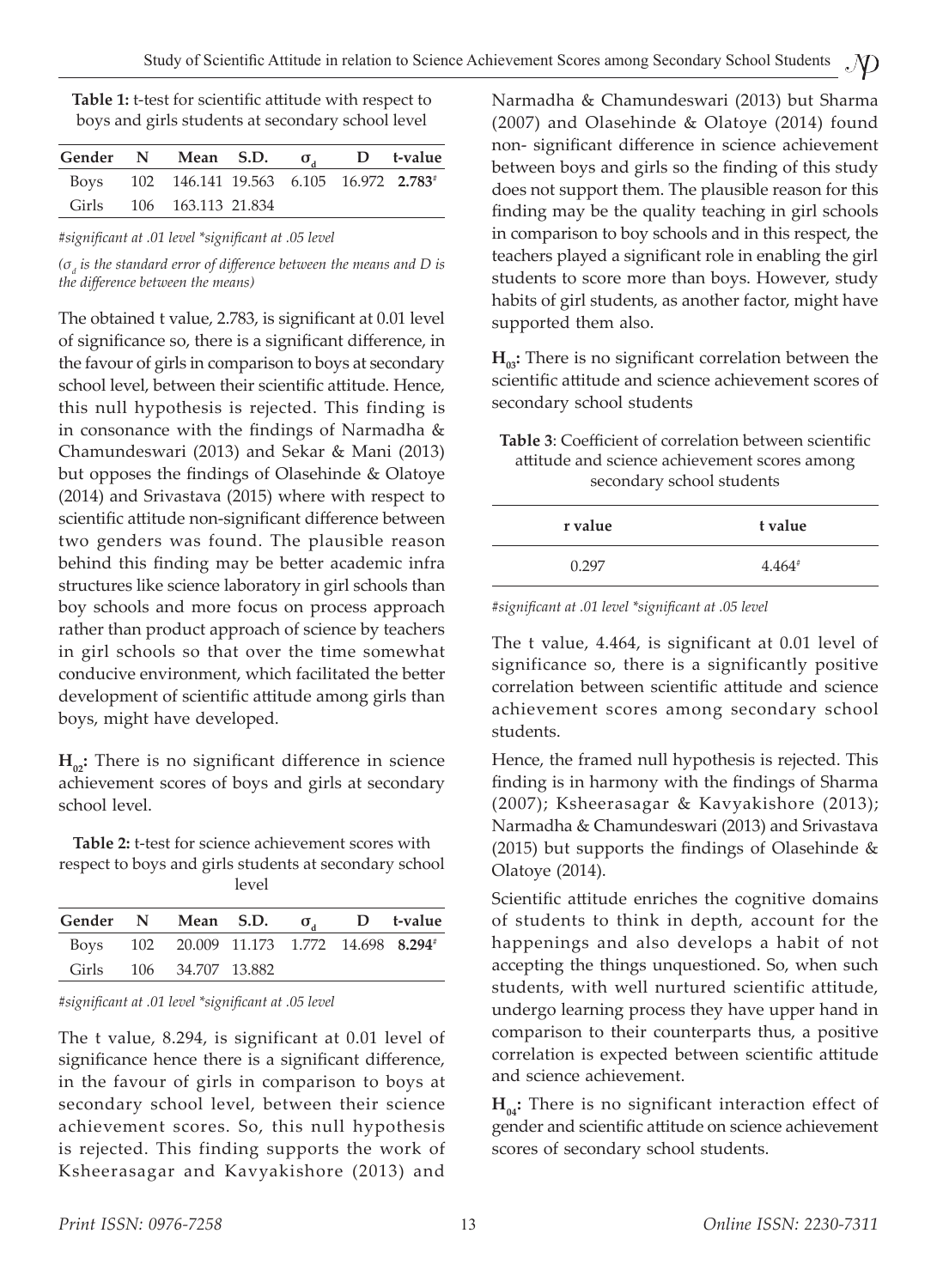| <b>Source of Variation</b>   | <b>Sum of Squares</b> | df  | <b>Mean Squares</b> | F        |
|------------------------------|-----------------------|-----|---------------------|----------|
| a. Gender                    | 11146.131             |     | 11146.131           | 58.894#  |
| b. Scientific Attitude       | 1128.722              |     | 546.361             | $2.982*$ |
| Interaction (AXB)            | 1029.931              |     | 514.965             | $2.721*$ |
| Gender X Scientific Attitude |                       |     |                     |          |
| Error: Within Treatments     | 38229.816             | 202 | 189.256             |          |
| Total                        | 51534.6               | 207 |                     |          |
|                              |                       |     |                     |          |

**Table 4:** Main & Interaction effects of Gender and Different levels of Scientific Attitude on Science achievement scores

The interaction effect was studied with respect to Gender (A) and it varied at two levels.

Boys  $(A_1)$  and Girls  $(A_2)$  and Scientific Attitude (B) which varied at three levels that is Very High  $(B_1)$ , Average  $(B_2)$  and Very Low  $(B_3)$ . From table 4 following inferences were drawn:

- (i) **Main Effect-Gender (A):** The F ratio for the main effect of gender on science achievement scores of secondary school students, irrespective of their scientific attitude, is 58.894 for df 1 and 202 which is significant at 0.01 level of significance. This indicates that gender wise secondary school students differ significantly in science achievement. This also shows that the significance of mean-square of gender as variable indicates that the means for  $A_1$  (Boys) and  $A_2$  (Girls) averaged over the levels of scientific attitude differ significantly.
- (ii) **Main effect-Scientific attitude (B):** The F-ratio for the main effect of scientific attitude on science achievement scores, independent of gender, is 2.982 for df 2 and 202 which is significant at 0.01 level of significance. This shows that science achievement of secondary school students belonging to different levels of scientific attitude, that is very high, average and very low, differs significantly. Also, the significance of mean-square of scientific attitude as variable indicates that the means for  $B_1$  (Very High),  $B_2$  (High Average) and  $B_3$  (Very Low) averaged over the levels of gender differ significantly.
- (iii) **Interaction Effect (AXB):** The F value for the double interaction between A (Gender) and B (Scientific attitude) with respect to Science achievement of secondary school students is 2.721 and it is significant at 0.01 level of

significance. It indicates that gender (A) effect that is the difference between A1 and A2 or between boys and girls, is dependent on the scientific attitude.

Gender and scientific attitude, as independent variables, had effect on science achievement scores and they themselves underwent interaction with respect to science achievement scores so, this null hypothesis is rejected.

#### **Implications**

The present study has implications for students, teachers and curriculum developers and parents.

*Implications for students:* Scientific attitude, scientific method etc. are applicable in almost all domains of interactions. All academic disciplines pave the ways to a learner to practice scientific method and adopt scientific attitude but science, as a discipline in comparison to others, offers somewhat more space for the same. In science classroom, teachers should have concern with students in facilitating them in developing scientific attitude (Mukhopadhyay, 2014) and students should participate in the learning process by questioning, self-questioning, cross questioning, reflecting at their own explanations. In the laboratory, students should not merely copy each other's data but verify the same by adopting hands-on-approach while doing practicals, experiments or activities. Over the time, such practices may facilitate the students to develop scientific attitude and score better in science.

*Implications for teachers:* In class room as well as laboratory, process approach rather than product approach of science should be practiced as it motivates the students to respond what, why and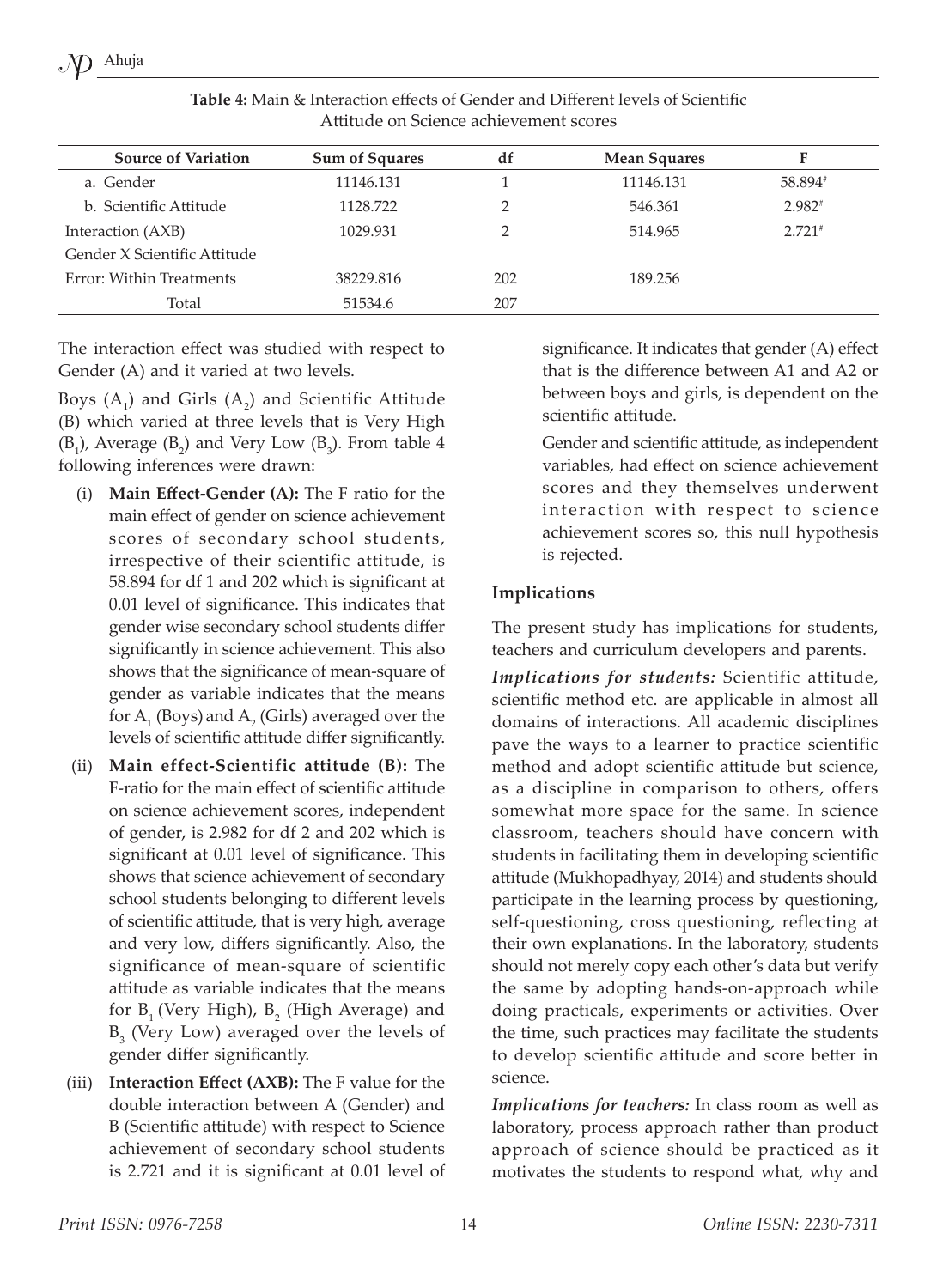how of a phenomenon under consideration. Classroom teaching practices with focus on attempts in developing scientific attitude among students prove instrumental enough in leading to desired learning (Moore & Foy, 1997) so, teachers should not intimate the students the result(s) of some activity or practical in advance but should stimulate the students to find it at their own end.

*Implications for curriculum developers:* in science text books, at the end of a chapter there must be some open ended questions to facilitate the diversification of students' thinking. The presentation of content, rather than being in heavily texted mode, should be enriched with what, why and how aspects related to it. There should be sufficient number of practicals, experiments, activities pertaining to a particular concept.

*Implications for parents:* Family as an informal agency of education and parents as first teacher of a child should encourage, since beginning, him/ her to think rationally and discourage the habit of accepting the things as such. Rather than waiting for the schools to organize field trips to science centre, zoo or any other extended learning resource the parents, if feasible, should take initiatives at their end. They should ask the child about his/her experience of the same and discuss.

# **CONCLUSION**

In science education the teaching methodologies, to promote process nature of science, should focus not only on enabling students to score better but also on developing scientific attitude, over the time, among them also. Classroom learning scenario with ample scope of creativity, innovation and problem solving catalyze the process of the development of scientific attitude among students. At Departmental level, due care must be taken to ensure quality teaching, provision of pre-requisites at infra structural level in schools etc. so that there are no gender difference with respect to scientific attitude and science achievement among students as in the coming time for the sustainable development of nation both male and female citizens may contribute equally.

#### **REFERENCES**

Abell, S.K. and Lederman, N.G. 2007. Handbook of Research on Science Education. Lawrence Erlbaum Associates, New Jercy.

- Ataha, U.C. and Ogumogu, A.E. 2013. An investigation of scientific attitude among science students in senior secondary schools in Edo South Senatorial District, Edo State. *J. Edu. Practice,* **4**(11): 12-16.
- Bajwa, S. and Mahajan, M. 2009. Scientific attitude scale. Agra, Uttar Pradesh: National Psychological Corporation.
- Khan, A.S., Shah, A.M. and Mahmood, Z.R. 2012. Scientific attitude development at secondary school level: A comparison between methods of teaching language. *Review in India,* **12**(9): 439-454.
- Ksheersagar, S. and Kavyakishore, P.B. 2013. Achievement in Science of secondary school students in relation to scientific attitude. *Int. J. Edu. Psychological Res.,* **2**(2): 61-65.
- Moore, R.W. and Foy, R.L.H. 1997. The scientific attitudes inventory: A revision (SAI II). *J. Res. Sci. Teaching*, **34**: 327-341.
- Mukhopadhyay, R. 2014. Scientific attitude some psychometric considerations. IOSR *J. Humanities and Soc. Sci.*, **19**(1): 97-100.
- Narmadha, U. and Chamundeswari, S. 2013. Attitude towards learning of science and academic achievement in science among students at the secondary school level. *J. Sociological Res.,* **4**(2): 114-124.
- Nayak, S. 2015. *Scientific attitude of undergraduate students*  in relation to gender and stream of study. Online Int. *Interdisciplinary Res. J.,* **5**(5): 318-325.
- Olagunju, A.M. 1998. *The impact of two curriculum packages in environmental education in biology on learners performance, problem solving ability and environmental attitude.* Unpublished doctoral dissertation, University of Ibadan.
- Olasehinde, K.J. 2008. Effect of school of location on student cognitive achievement in population education concepts in biology. *Sahel Analyst. J. Faculty of Soc. Mgt. Sci.,* **10**(1): 43-48.
- Olasehinde, K.J. and Olatoye, R.A. 2014. Scientific attitude, attitude to science and science achievement of senior secondary school students in Katsina State, Nigeria. *J. Edu. Soc. Res.,* **4**(1): 445-452.
- Rao, D.B. 1996. Scientific *attitude vis-à-vis scientific aptitude***.** Discovery Publishing House, New Delhi.
- Rao, D.B., Rao, G.S. Aruna, S. and Rathaiah, L. 1989. Scientific attitudes and personality traits of prospective science teachers. *Progressive Educational Herald,* **3**: 62-66.
- Sekar, P. and Mani, S. 2013. Science attitude of higher secondary Biology students. *Ind. J. Appl. Res.,* **3**(9): 178-179.
- Sharma, I. 2007. Problem solving ability and scientific attitude as determinant of academic achievement of higher secondary students. *E-Journal of All India Asso. Edu. Res.,* **19**(1,2).